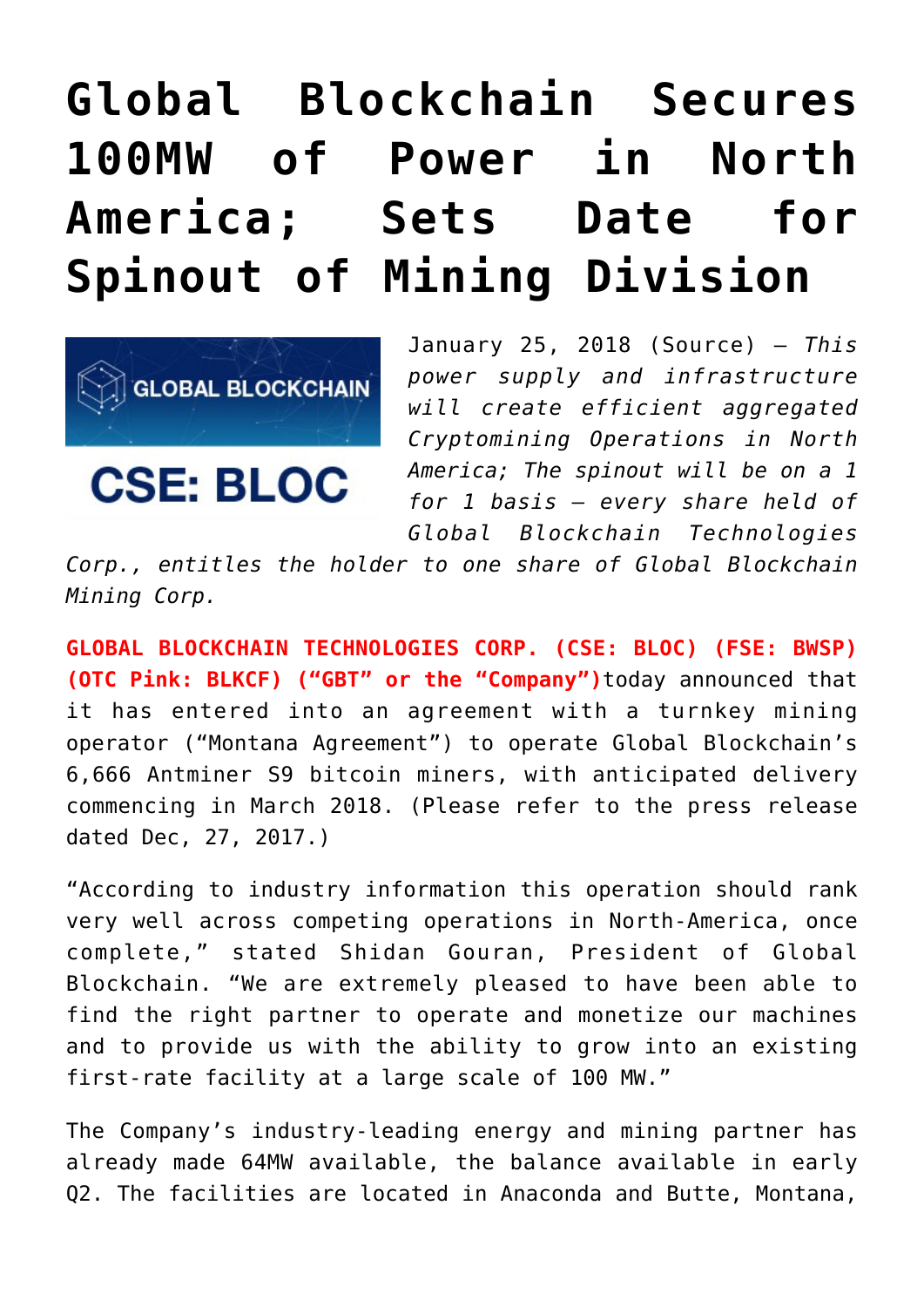taking advantage of its cool climate, and include a worldclass secure data center facility utilizing best of breed technology. Discrete hot and cold aisles support cooling infrastructure with forced air intake along with custom racking designed for maximum density and reducing overall PUE for the facility. Custom software monitors the miners' operating statistics and automatically detects and diagnoses problems in real-time. The facility has exclusive access to an on-site substation allowing for reliable power.

BLOC is examining the purchase of additional Antminer S9s to be delivered in the second quarter of 2018. On site technicians will accommodate the immediate set-up of machines to begin mining upon arrival in late Q1 and early Q2. The Company intends to occupy the entire 100MW of mining capacity.

The Antminer S9 mining rigs being delivered to BLOC include Bitmain's BM1387 chips that are built using TSMC's 16nm FinFET technology. Each chip delivers an impressive 0.098 J/GHs, making it the world's most efficient bitcoin mining chip in the consumer market. Each Antminer S9 employs 189 such chips to deliver higher hashrate and efficiency than any previous bitcoin miner. The Antminer S9 is able to mine any cryptocurrency using the SHA256 algorithm, including Bitcoin and Bitcoin Cash.

## **SPINOUT OF GLOBAL BLOCKCHAIN MINING AS STAND-ALONE PUBLICLY LISTED ENTITY**

"With all the existing investments such as Kodak, Millenial, Breaking Data, Spectra7 and our intention to create and tokenize these and other brands together with their substantial active user communities within GBT, Global Blockchain Mining Corp. represents an independent, highly viable pure play cryptocurrency mining Company with a unique business model differentiated from the other verticals and focuses within Global Blockchain Technologies Corp.", stated Shidan Gouran.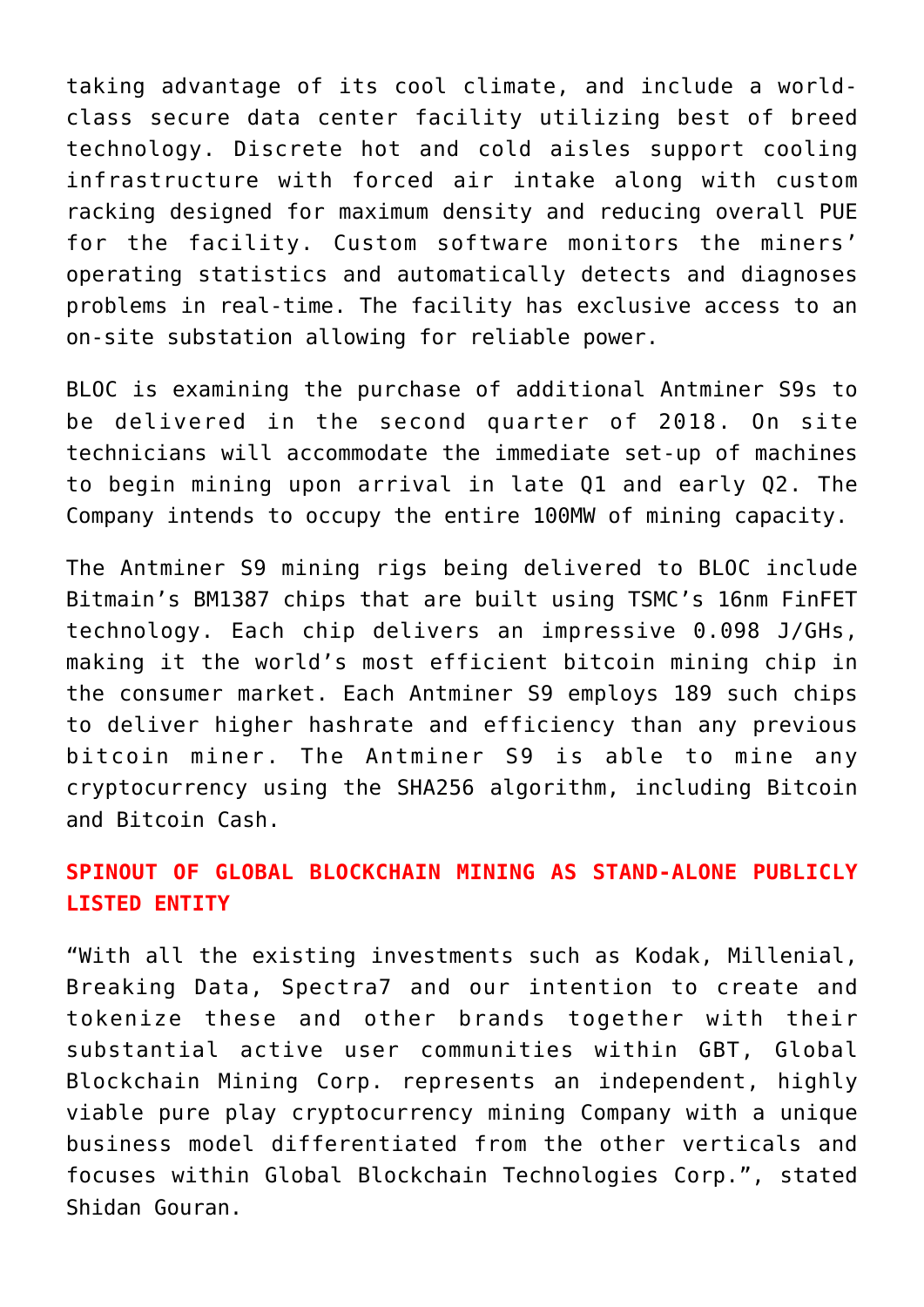The Company intends to pursue a plan of arrangement to liberate the value in its mining division. Through the arrangement the Company intends to list Global Blockchain Mining Corp, along with all of its mining interests, as a publicly listed Canadian entity.

The spinout will be on a one-for-one basis with every share held of Global Blockchain Technologies Corp., entitling the holder to one share of Global Blockchain Mining Corp.

The Company has set the annual general and special meeting (the "Meeting") at April 10, 2018. All shareholders as of the record date, March 1, 2018 will be entitled to vote at the Meeting, as well as to the spinout share.

The completion of the arrangement and the listing of Global Blockchain Mining will be subject to regulatory approval of this transaction, the approval of shareholders, the Supreme Court of British Columbia, and the CSE, which is not guaranteed.

The anticipated assets of Global Blockchain Mining Corp. would include as constituted at present:

A) 6,666 machines and 100 mw of power as per above

B) The proposed acquisition of Coinstream (Please refer to press release dated November 7, 2017 and December 12, 2017)

C) Coinstream's additional assets including its stake in Distributed Mining (Please refer to press release dated November 15, 2017)

#### **TERMS OF THE MONTANA AGREEMENT**

Under the terms of the agreement, the mining operator will provide a "turnkey" solution to BLOC at a total all-in operating cost of 10c per kWh, and 20% of coins mined from the Company's 6,666 Antminer S9s.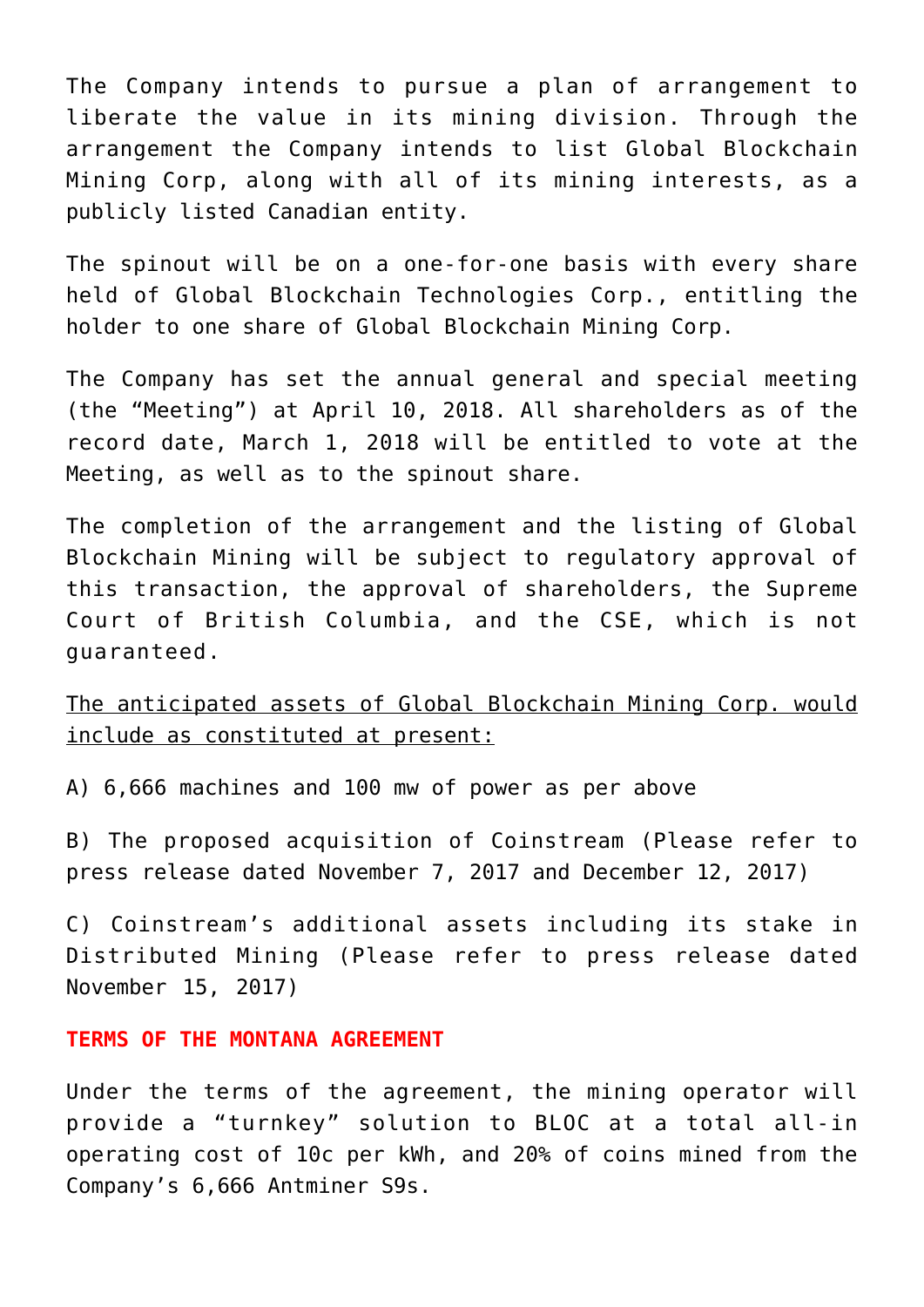### **About Global Blockchain Technologies Corp.**

Global Blockchain Technologies Corp. provides investors access to a basket of direct and indirect holdings within the blockchain space, managed by a team of industry pioneers and early adopters of all major cryptocurrencies.

GBT is listed on the CSE and its common shares trade under the ticker symbol "BLOC." Other information relating to GBT is available on SEDAR at [www.sedar.com](http://www.sedar.com/) as well as on the Company's website at [www.globalblockchain.io](http://www.globalblockchain.io/).

On behalf of: **GLOBAL BLOCKCHAIN TECHNOLOGIES CORP.**

Shidan Gouran President

#### **Cautionary Note Regarding Forward-Looking Information**

This news release contains "forward-looking information" within the meaning of applicable securities laws. Generally, any statements that are not historical facts may contain forward-looking information, and forward-looking information can be identified by the use of forward-looking terminology such as "plans", "expects" or "does not expect", "is expected", "budget", "scheduled", "estimates", "forecasts", "intends", "anticipates" or "does not anticipate", or "believes", or variations of such words and phrases or indicates that certain actions, events or results "may", "could", "would", "might" or "will be" taken, "occur" or "be achieved". Forward-looking information includes, but is not limited to the Company's goal of streamlining the current arduous, lengthy and complicated process that interested investors need to undergo in order to gain exposure to the cryptocurrency space with a view to becoming the first vertically integrated originator and manager of top-tier blockchains and digital currencies. The Company has no assets and its business plan is purely conceptual in nature and there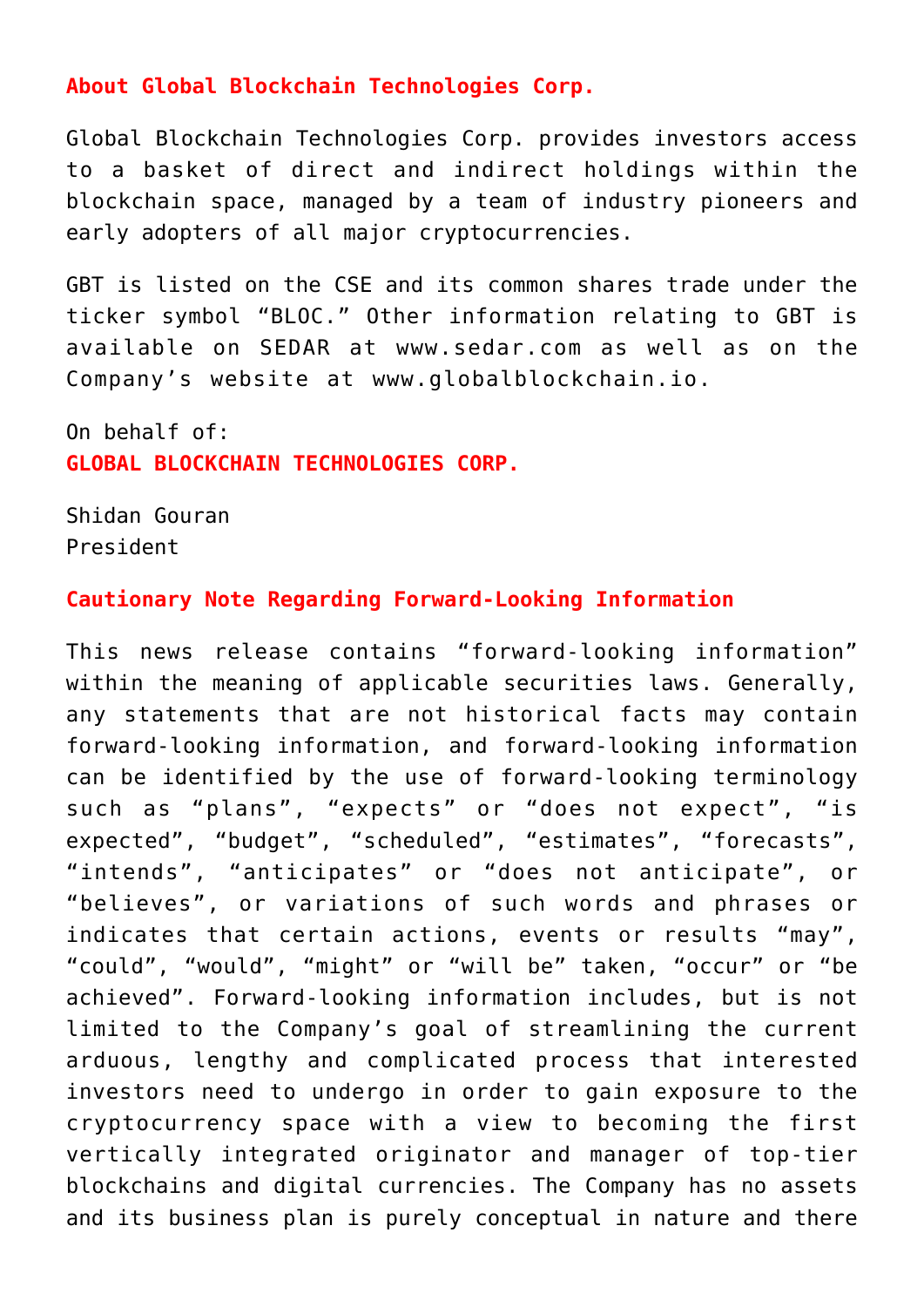is no assurance that it will be implemented as set out herein, or at all. Forward-looking information is based on certain factors and assumptions the Company believes to be reasonable at the time such statements are made, including but not limited to: statements and expectations regarding the ability of the Company to (i) successfully engage senior management with appropriate industry experience and expertise, (ii) gain access to and acquire a basket of cryptocurrency assets and pre-ICO and ICO financings on favourable terms or at all, (iii) successfully create its own tokens and ICO's, and (iv) execute on future M&A opportunities in the cryptocurrency space; receipt of required regulatory approvals; the availability of necessary financing; permitting and such other assumptions and factors as set out herein. Forward-looking information is subject to known and unknown risks, uncertainties and other factors that may cause the actual results, level of activity, performance or achievements of the Company to be materially different from those expressed or implied by such forward-looking information, including but not limited to: risks related to changes in cryptocurrency prices; the estimation of personnel and operating costs; general global markets and economic conditions; risks associated with uninsurable risks; risks associated with currency fluctuations; competition faced in securing experienced personnel with appropriate industry experience and expertise; risks associated with changes in the financial auditing and corporate governance standards applicable to cryptocurrencies and ICO's; risks related to potential conflicts of interest; the reliance on key personnel; financing, capitalization and liquidity risks including the risk that the financing necessary to fund continued development of the Company's business plan may not be available on satisfactory terms, or at all; the risk of potential dilution through the issuance of additional common shares of the Company; the risk of litigation. Although the Company has attempted to identify important factors that could cause actual results to differ materially from the forward-looking information set out in